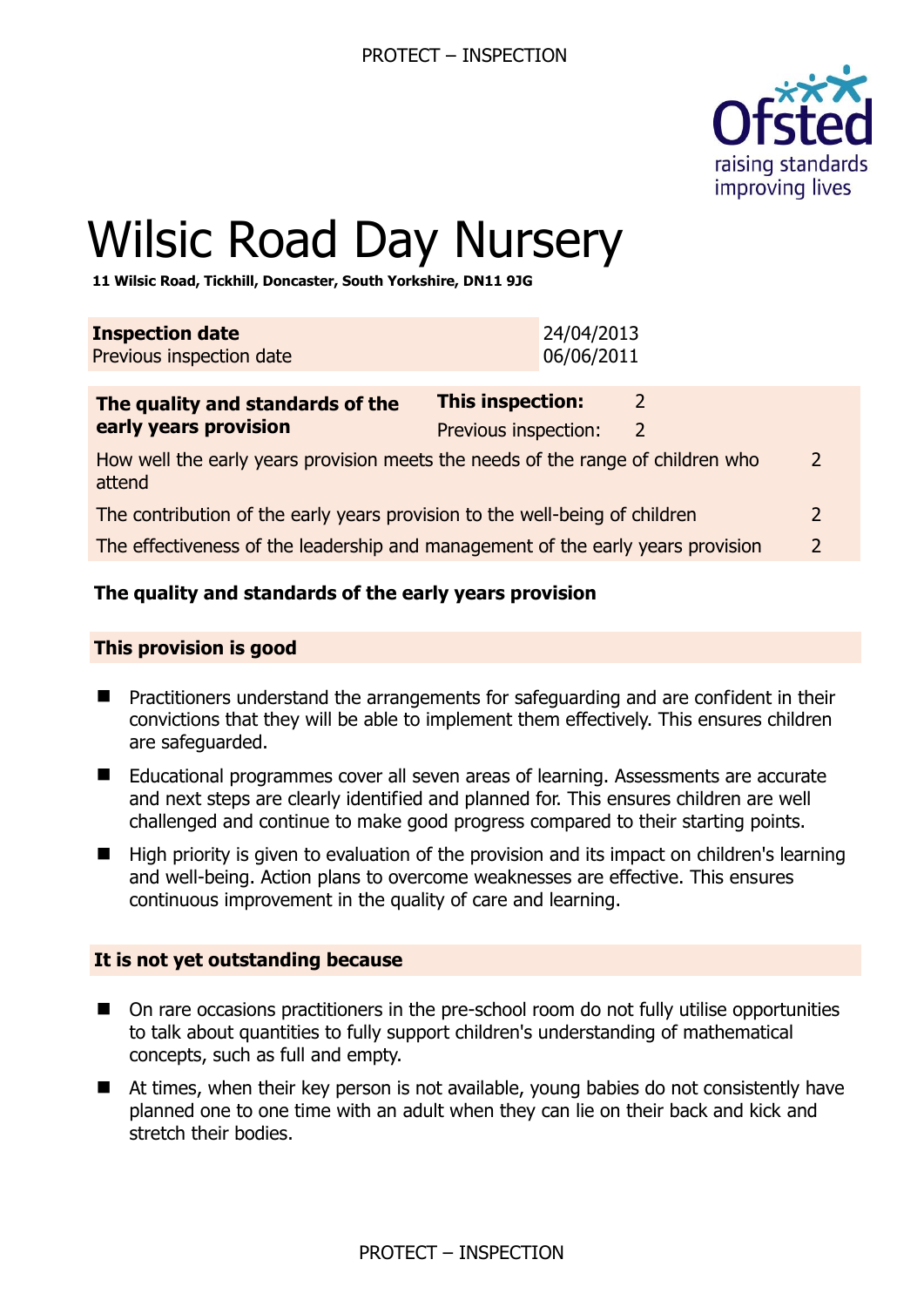## **Information about this inspection**

Inspections of registered early years provision are:

- $\bullet$  scheduled at least once in every inspection cycle the current cycle ends on 31 July 2016
- scheduled more frequently where Ofsted identifies a need to do so, for example where provision was previously judged inadequate
- **•** brought forward in the inspection cycle where Ofsted has received information that suggests the provision may not be meeting the legal requirements of the Early Years Foundation Stage or where assessment of the provision identifies a need for early inspection
- **•** prioritised where we have received information that the provision is not meeting the requirements of the Early Years Foundation Stage and which suggests children may not be safe
- scheduled at the completion of an investigation into failure to comply with the requirements of the Early Years Foundation Stage.

The provision is also registered on the voluntary and compulsory parts of the Childcare Register. This report includes a judgment about compliance with the requirements of that register.

## **Inspection activities**

- $\blacksquare$ The inspector observed activities in all playrooms and the outside learning environment.
- The inspector held meetings with the owner, manager and early years practitioner.
- The inspector looked at children's assessment records and planning documentation.
- $\blacksquare$ The inspector checked evidence of suitability and qualifications of practitioners working with children, the provider's self-evaluation form and improvement plan.
- $\blacksquare$ The inspector took account of the views of parents and carers spoken to on the day, and of information included in the setting's recent parent survey.
- The inspector held discussions with children.

**Inspector** 

June Rice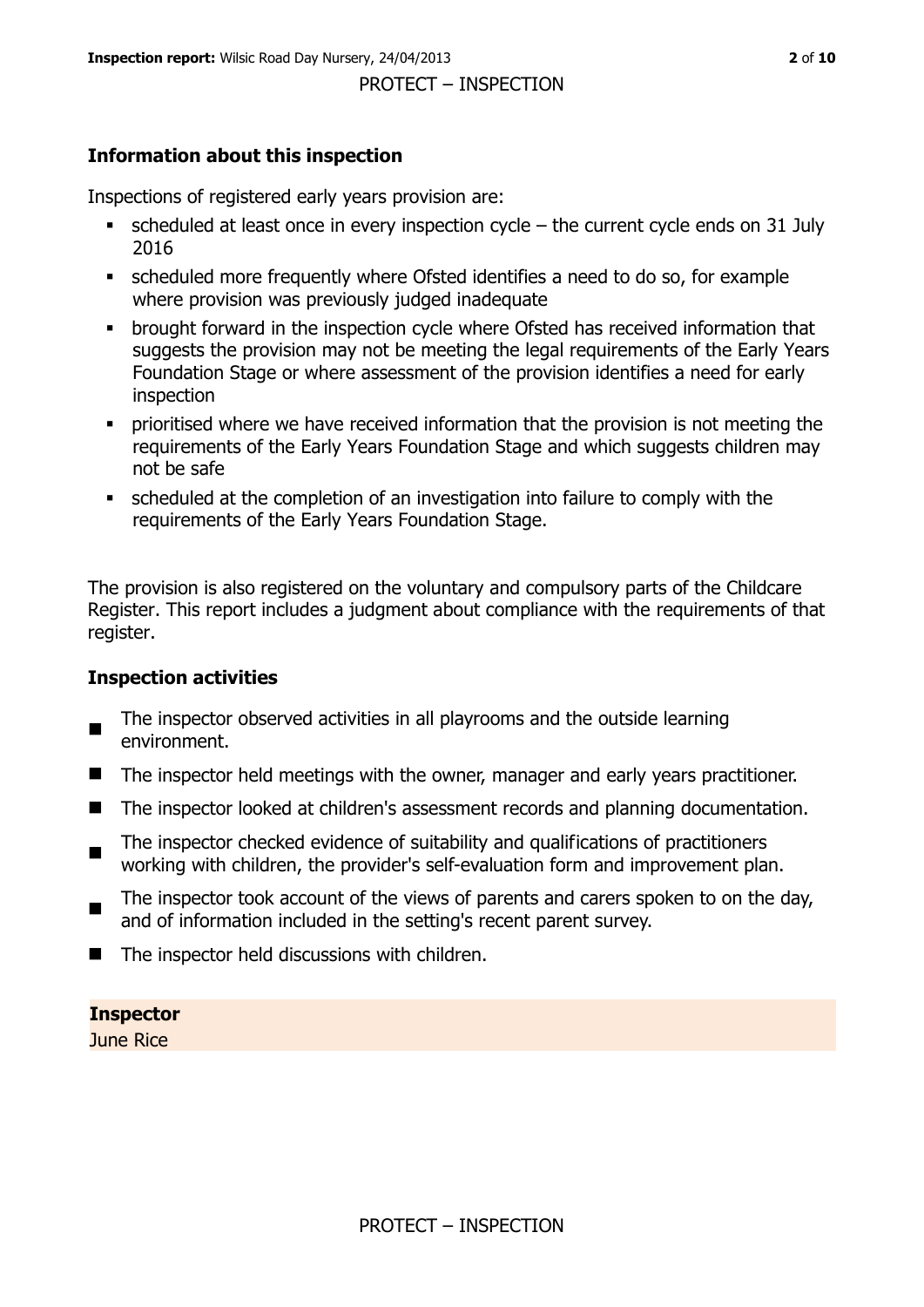## **Full Report**

## **Information about the setting**

The Wilsic Day Nursery was registered in 1989 and is on the Early Years Register and the compulsory and voluntary parts of the Childcare Register. It is situated in purpose-built premises in the Tickhill area of Doncaster, and is privately owned. The nursery serves the local area and is accessible to all children. It operates from two rooms and there is a fully enclosed area available for outdoor play.

The nursery employs 14 members of childcare staff. Of these, 12 hold appropriate early years qualifications at level 3 and above, plus two at degree level, one at level 6, one at level 5, and one with Early Years Professional Status.

The nursery opens Monday to Friday all year round, except for bank holidays and a week at Christmas. Sessions are from 8am until 6pm. Children attend for a variety of sessions. There are currently 60 children attending who are in the early years age group. The nursery provides funded early education for three- and four-year-old children. It supports a number of children who speak English as an additional language.

## **What the setting needs to do to improve further**

## **To further improve the quality of the early years provision the provider should:**

- $\blacksquare$  increase opportunities for one to one time to interact with young babies so they can kick and stretch freely on their backs
- model and encourage use of mathematical language to further promote children's understanding and use of mathematical concepts.

## **Inspection judgements**

#### **How well the early years provision meets the needs of the range of children who attend**

Planning takes full account of children's individual learning needs and effectively covers all seven areas of learning. Practitioners analyse the observations recorded in children's development files and accurately identify the correct development bands that children are presently working within. They use this information to effectively plan and provide a good balance of adult-led and child-led play activities that successfully promote children's learning through play. There is a strong emphasis placed on developing children's

PROTECT – INSPECTION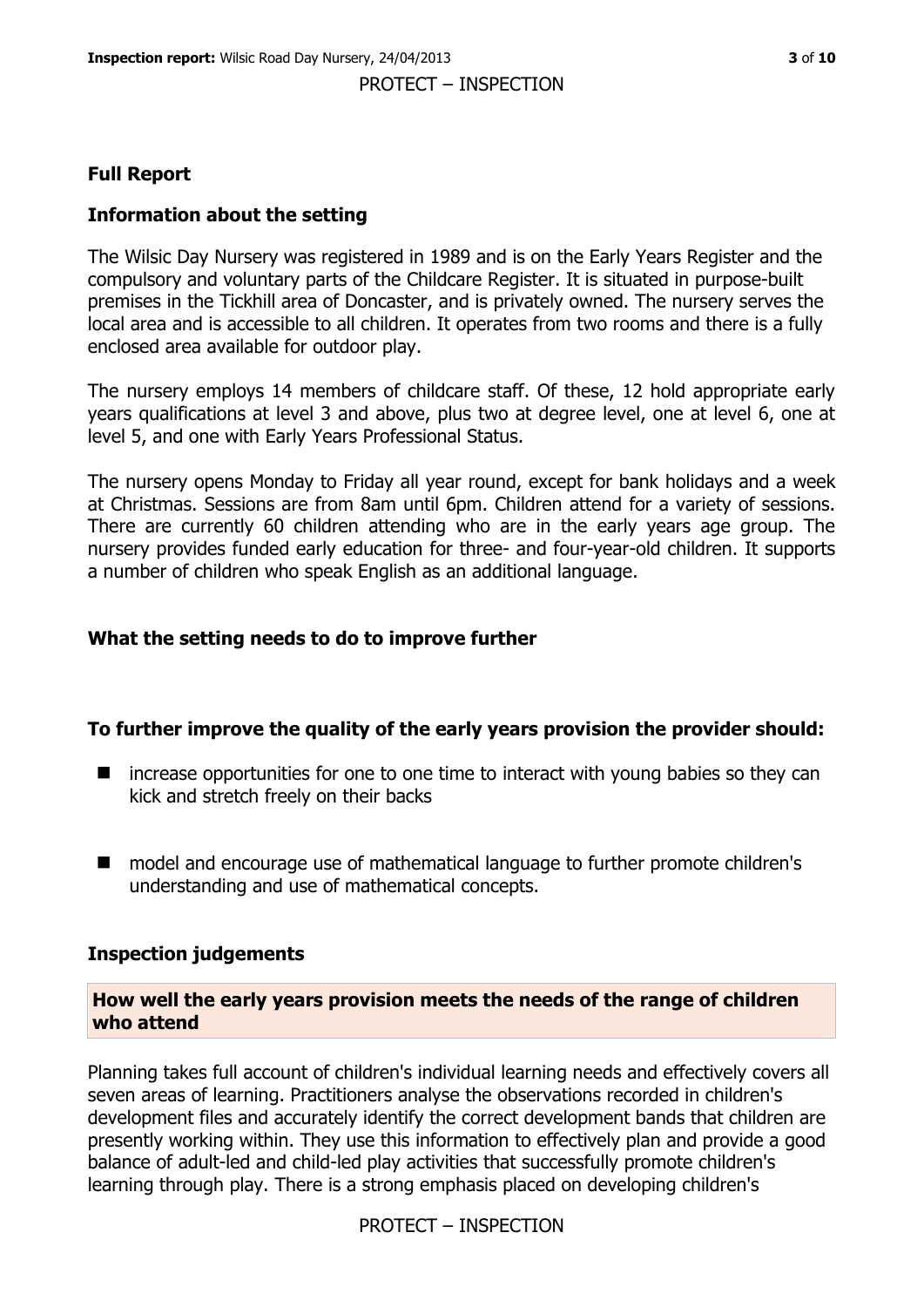communication and language skills and practitioners successfully implement the programme 'Every Doncaster child is a talker'. This helps children make the best progress they can relative to their starting points and helps them get ready for school. The systems in place very effectively promote partnerships with parents and other early years providers. Parents are eager to share the progress children are making at home and they contribute to their children's progress records and daily diaries. They know their child's key person, and attend meetings to look at their children's progress records and discuss where they are in their development. This helps them to support their children's learning at home and continued progress towards the early learning goals.

Children find the activities interesting and challenging which helps them to continue to make good progress. The practitioners fully understand how children learn, and on the whole, they use good questioning techniques. For example, during a sand activity the practitioner encouraged children to talk about what they were doing; name the different animal moulds and think about what will happen when they remove the mould. They encourage a conversation about the seaside and what they can find in the sand. Consequently, children think about cause and effect, extend their communication and language skills, and further their understanding of the wider world. However, there were very few mathematical words introduced which did not fully help children to extend their use and understanding of terminology, such as the concept of 'empty' and 'full'. Children who speak English as an additional language are supported by practitioners who liaise effectively with parents about the use of their home language in the setting. Parents are encouraged to bring a small selection of their children's favourite story books for staff to read to them. This helps children to recognise their own uniqueness and feel valued. Babies are nursed while being fed and cuddle into their key person after waking. They turn their head in response to a familiar voice and gaze at faces when they are spoken to. This shows they are making relationships and building sound attachments. However, when their key person is not present there is no consistent one to one time with an adult when they can lie on their back. This means there are fewer opportunities for babies to become more familiar with their own bodies.

## **The contribution of the early years provision to the well-being of children**

Good health and well-being is well promoted through effective planning that ensures children benefit from free access to a well-equipped outdoor environment. The outdoor equipment promotes children's physical well-being and their enthusiasm for fresh air. This is enhanced further as practitioners make use of the local community for walks and visiting places of interest. Children are provided with a healthy and balanced diet that takes account of specific dietary needs and includes a combination of lots of fresh fruit and vegetables, and hot meals that are freshly prepared. Children are observed to enjoy the social aspect of lunch where they sit with their friends, and practitioners who also eat with them. Good hygiene practices are well implemented with children washing and drying their hands thoroughly before meals and snacks, and after using the toilet. An exclusion policy that is implemented for children who are infectious helps to protect others. Children are learning to develop an understanding of dangers and how to stay safe through their daily routine and activities. For example, practitioners arrange visits from outside agencies that include the fire service, police, health visitor and the road safety team. This helps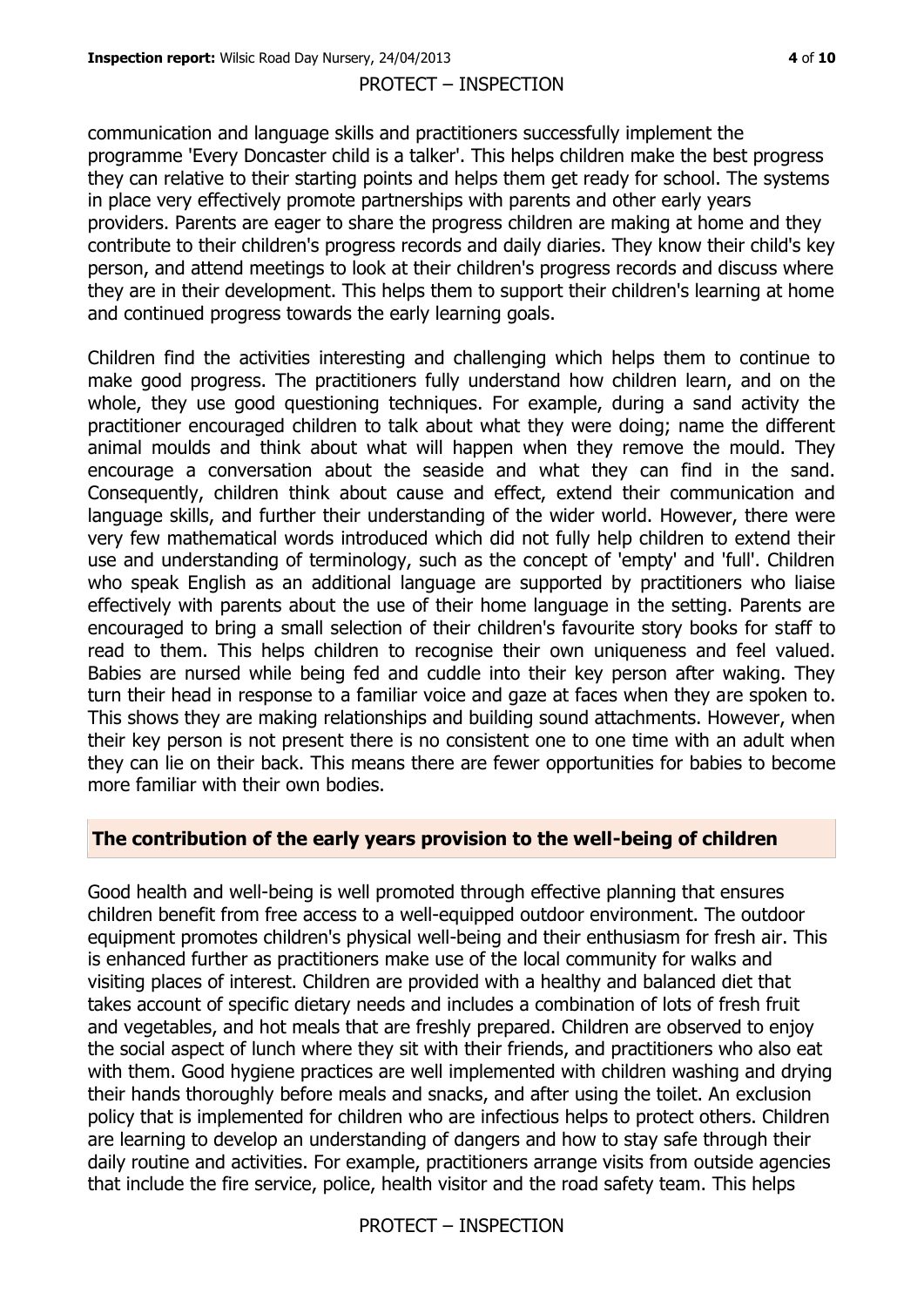children behave in ways that are safe for themselves and others. Children are very well behaved and confident. They move freely within an environment where they independently select resources and activities that interest them and keep them motivated to learn.

The key person system is well embedded. This ensures that onward transitions, such as from home into the setting, are well managed and help children settle quickly. The close proximity of the baby room and toddler room, and the support of the key person help children be emotionally ready for the move from one room to the other. Children show through their body language that they are happy, safe and secure, and are clear about who they would go to if they were upset. This shows children have built trusting relationships with adults. There are well-established links with other early years settings children attend. For example, teachers visit the setting, assessments of children's progress are shared, and practitioners complete play plans for children which include information shared by other early years providers. This promotes and supports children's transition into school.

## **The effectiveness of the leadership and management of the early years provision**

Leadership and management is good and fully committed to improving the quality of the provision. The manager has worked closely with early years professionals to help identify priorities for improvement. She has reflected critically on the quality of teaching, the environment and the curriculum, and successfully identified priorities for improvement. This evaluation takes full account of what staff, parents and children have to say. There is an action plan in place which identifies that some of these changes have already taken place and improved the quality of the provision. For example, practitioners worked closely with the consultant teacher and visited an outstanding setting to look at how they promoted mathematics through the use of natural materials. This helped to improve the foundation results of children who had attended the nursery. The recommendations from the previous inspection have been successfully addressed. This has improved record keeping, the assessment of children's progress and children's understanding of good hygiene practices. This improved the learning and development of children and their wellbeing. Practitioners have developed good systems to observe, assess and monitor each child's progress. Although at present there are no children who attend that require additional support, practitioners demonstrate a good understanding of their responsibility to liaise closely with a wide range of professionals and work with them in order to support children and their families who need it. Very good partnership working with children's parents and has resulted in parents being fully included in their children's learning. Parents' views are sought informally through discussion and more formally during scheduled meetings to discuss their children's progress.

The provision gives high priority to safeguarding. Practitioners have a comprehensive understanding of child protection and are confident in their ability to implement procedures effectively in order to protect children. All required documentation is in place and includes procedures to be implemented in the event of lost, uncollected children and safeguarding. Robust risk assessments clearly identify possible hazards and the action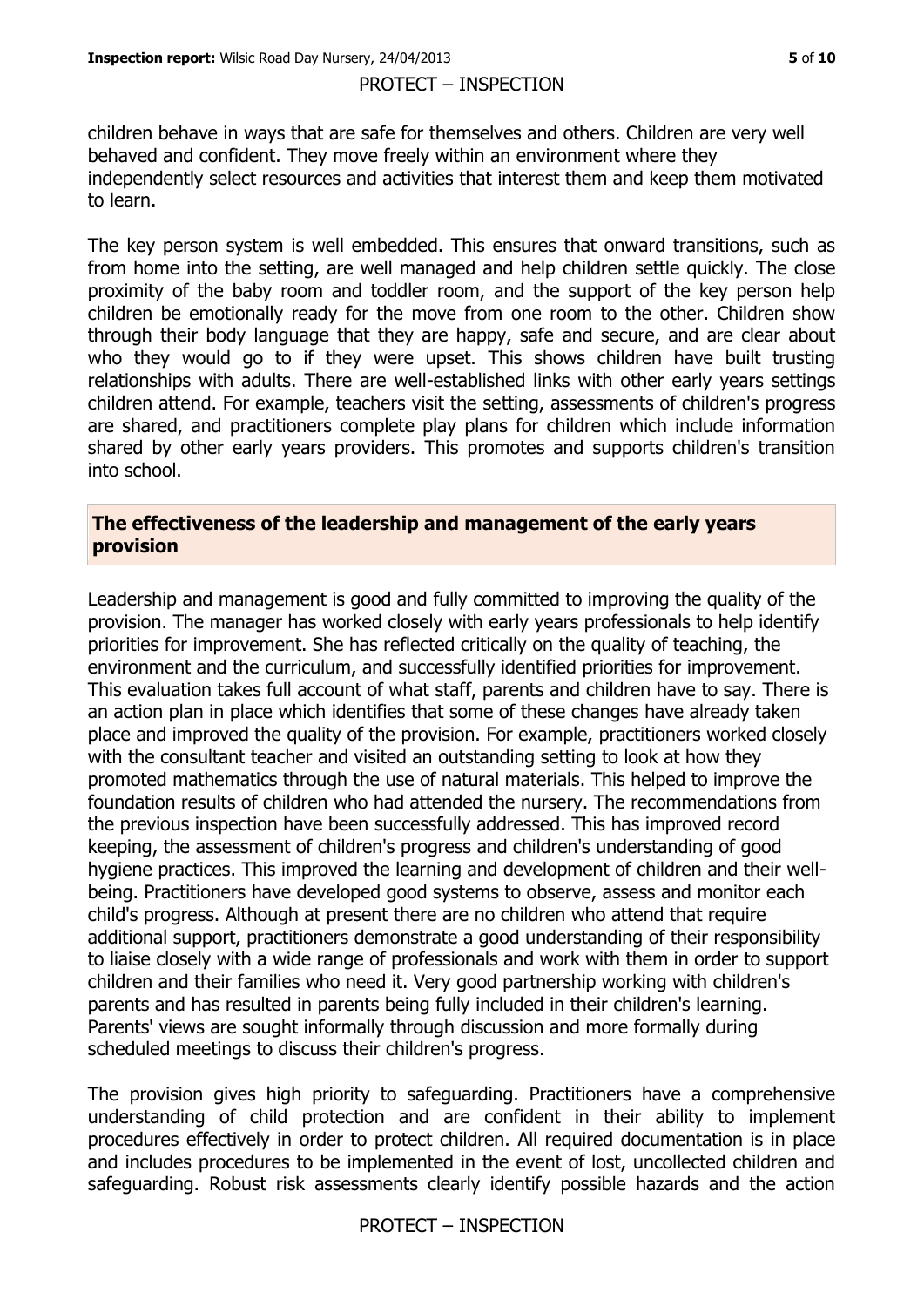taken to reduce any risks to children. Recruitment procedures ensure that all practitioners working with children are suitable to do so. This helps to ensure children's safety. Practitioners are well supported in continuing their professional development and continue to attend appropriate training. Their performance and its impact on children's learning is regularly monitored and supervision meetings and yearly reviews are carried out. This ensures that practitioners are well mentored and continue to improve their knowledge and understanding of children's development. Consequently, this improves children's learning and helps supports their continued good progress towards the early learning goals.

#### **The Childcare Register**

| The requirements for the compulsory part of the Childcare Register are | Met |
|------------------------------------------------------------------------|-----|
| The requirements for the voluntary part of the Childcare Register are  | Met |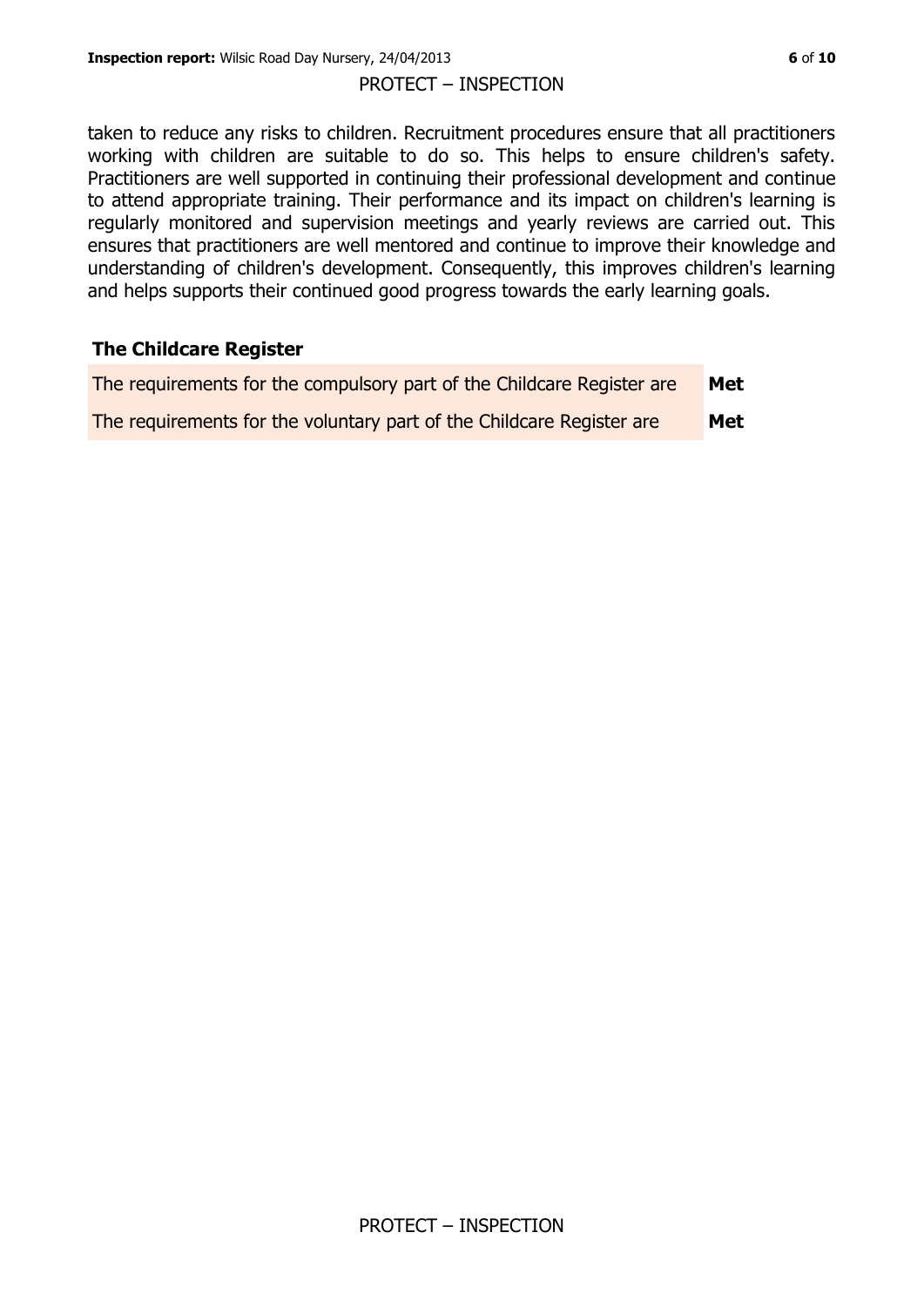## **What inspection judgements mean**

## **Registered early years provision**

| <b>Grade</b> | <b>Judgement</b> | <b>Description</b>                                                                                                                                                                                                                                                                                                                                                                 |
|--------------|------------------|------------------------------------------------------------------------------------------------------------------------------------------------------------------------------------------------------------------------------------------------------------------------------------------------------------------------------------------------------------------------------------|
| Grade 1      | Outstanding      | Outstanding provision is highly effective in meeting the needs<br>of all children exceptionally well. This ensures that children are<br>very well prepared for the next stage of their learning.                                                                                                                                                                                   |
| Grade 2      | Good             | Good provision is effective in delivering provision that meets<br>the needs of all children well. This ensures children are ready<br>for the next stage of their learning.                                                                                                                                                                                                         |
| Grade 3      | Satisfactory     | Satisfactory provision is performing less well than expectations<br>in one or more of the key areas. It requires improvement in<br>order to be good.                                                                                                                                                                                                                               |
| Grade 4      | Inadequate       | Provision that is inadequate requires significant improvement<br>and/or enforcement action. The provision is failing to give<br>children an acceptable standard of early years education and/or<br>is not meeting the safeguarding and welfare requirements of<br>the Early Years Foundation Stage. It will be inspected again<br>within 12 months of the date of this inspection. |
| Met          |                  | The provision has no children on roll. The inspection judgement<br>is that the provider continues to meet the requirements for<br>registration.                                                                                                                                                                                                                                    |
| Not met      |                  | The provision has no children on roll. The inspection judgement<br>is that the provider does not meet the requirements for<br>registration.                                                                                                                                                                                                                                        |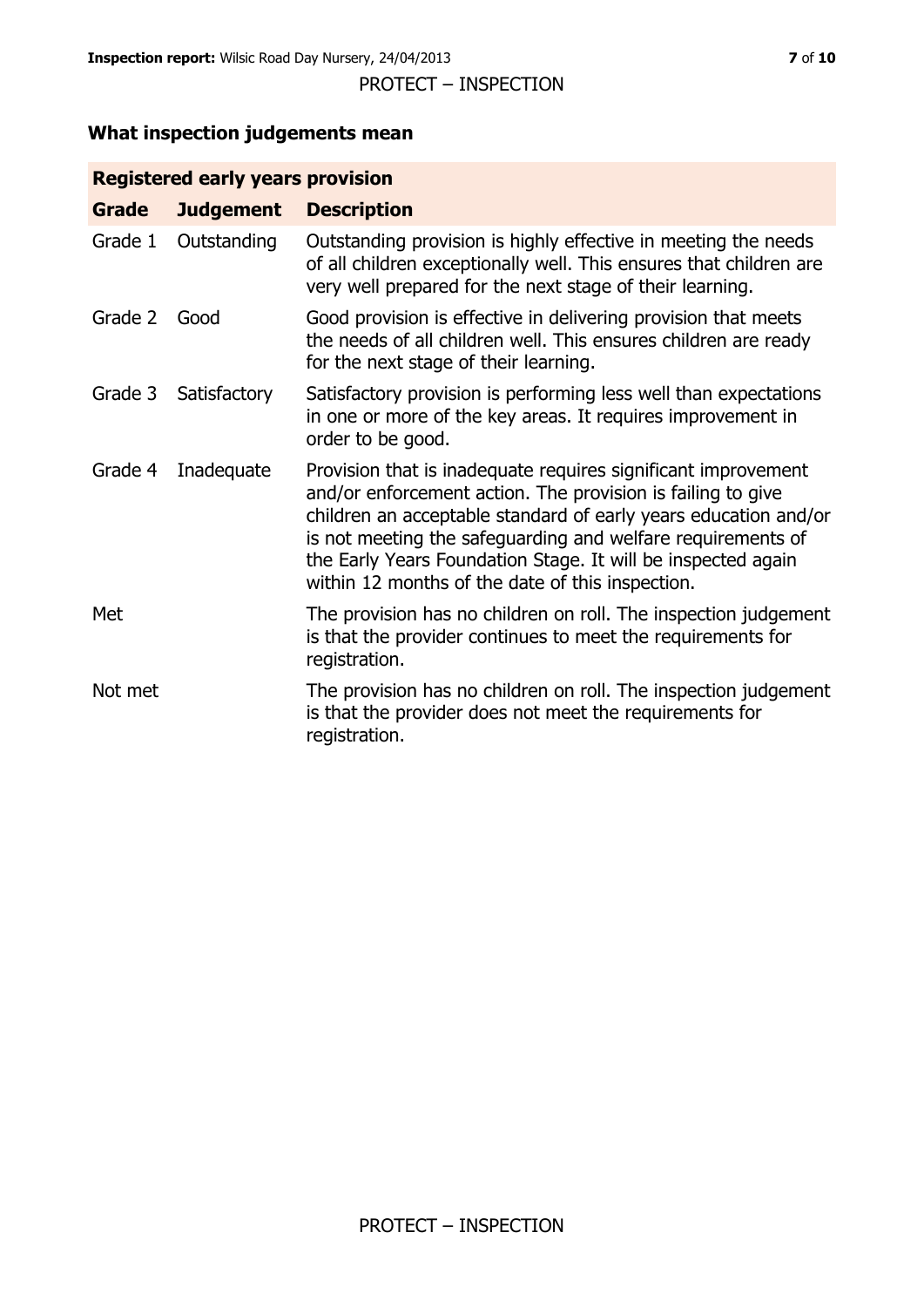## **Inspection**

This inspection was carried out by Ofsted under sections 49 and 50 of the Childcare Act 2006 on the quality and standards of provision that is registered on the Early Years Register. The registered person must ensure that this provision complies with the statutory framework for children's learning, development and care, known as the Early Years Foundation Stage.

## **Setting details**

| Unique reference number       | 318125                     |
|-------------------------------|----------------------------|
| <b>Local authority</b>        | Doncaster                  |
| <b>Inspection number</b>      | 909800                     |
| <b>Type of provision</b>      |                            |
| <b>Registration category</b>  | Childcare - Non-Domestic   |
| Age range of children         | $0 - 5$                    |
| <b>Total number of places</b> | 31                         |
| Number of children on roll    | 60                         |
| <b>Name of provider</b>       | Sundarambal Mariaye Draper |
| Date of previous inspection   | 06/06/2011                 |
| <b>Telephone number</b>       | 01302 742629               |

Any complaints about the inspection or the report should be made following the procedures set out in the guidance *'Complaints procedure: raising concerns and making complaints* about Ofsted', which is available from Ofsted's website: www.ofsted.gov.uk. If you would like Ofsted to send you a copy of the guidance, please telephone 0300 123 4234, or email enquiries@ofsted.gov.uk.

## **Type of provision**

For the purposes of this inspection the following definitions apply:

Full-time provision is that which operates for more than three hours. These are usually known as nurseries, nursery schools and pre-schools and must deliver the Early Years Foundation Stage. They are registered on the Early Years Register and pay the higher fee for registration.

Sessional provision operates for more than two hours but does not exceed three hours in any one day. These are usually known as pre-schools, kindergartens or nursery schools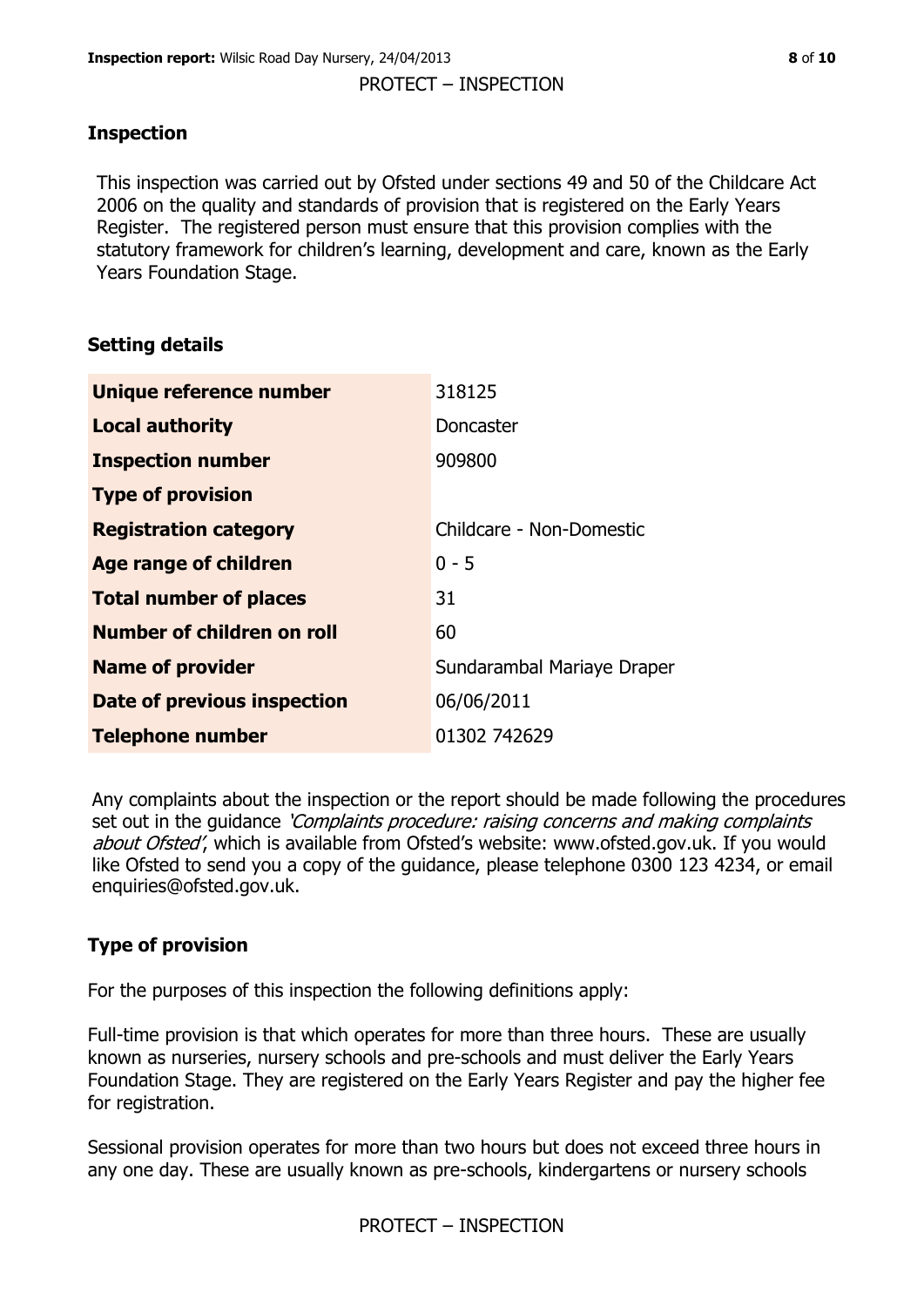and must deliver the Early Years Foundation Stage. They are registered on the Early Years Register and pay the lower fee for registration.

Childminders care for one or more children where individual children attend for a period of more than two hours in any one day. They operate from domestic premises, which are usually the childminder's own home. They are registered on the Early Years Register and must deliver the Early Years Foundation Stage.

Out of school provision may be sessional or full-time provision and is delivered before or after school and/or in the summer holidays. They are registered on the Early Years Register and must deliver the Early Years Foundation Stage. Where children receive their Early Years Foundation Stage in school these providers do not have to deliver the learning and development requirements in full but should complement the experiences children receive in school.